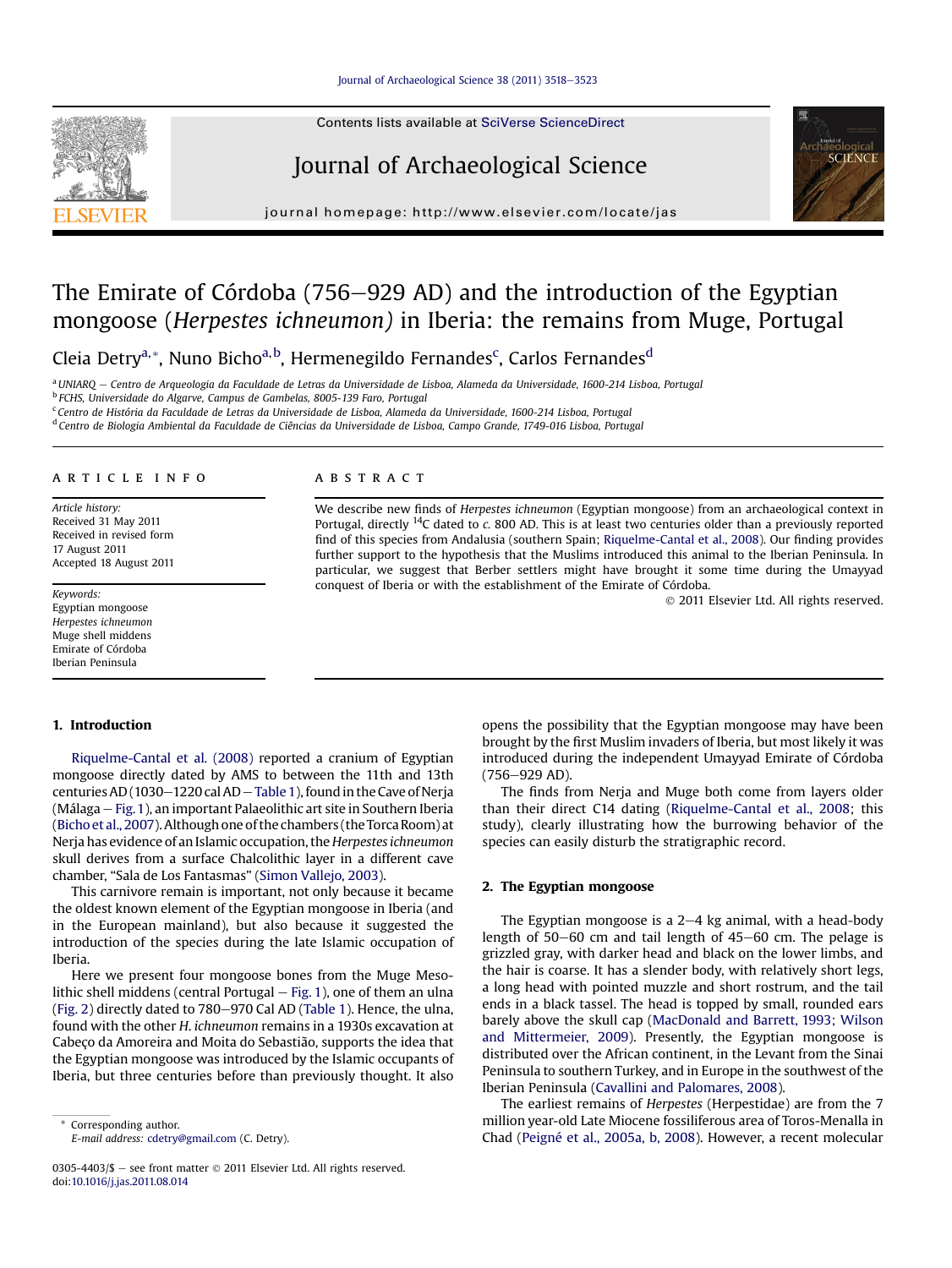<span id="page-1-0"></span>Table 1 Early AMS dates of Herpestes ichneumon from Iberia.

| Region               | Site               | Lab Code                                 | Age BP     | Cal AD $(1\sigma)$ Cal AD $(2\sigma)$ |         |
|----------------------|--------------------|------------------------------------------|------------|---------------------------------------|---------|
| Central<br>Portugal  | Amoreira           | Cabeco da Wk-26799 $1168 \pm 30$ 780-890 |            |                                       | 780-970 |
| Andalucia<br>(Spain) | Neria <sup>a</sup> | Ua-32892                                 | $885 + 40$ | 1050-1210 1030-1220                   |         |

([Riquelme-Cantal et al., 2008\)](#page-5-0).

phylogenetic study inferred an origin around the Early to Middle Miocene boundary ( $\approx 16$  million years ago) for both the genus Herpestes and the lineage leading to H. ichneumon [\(Patou et al.,](#page-5-0) [2009\)](#page-5-0).

The Egyptian mongoose is first known from Laetoli (Pliocene) and then possibly at Olduvai (Pleistocene) ([Petter, 1973, 1987](#page-5-0)). [Klein](#page-5-0) [\(1974\)](#page-5-0) reported the presence of H. ichneumon in several South African Pleistocene sites, such as Klasies River, Nelson Bay and Elandsfontein. In the Levant, the oldest known specimens come from the Ubeidiya formation  $(1.6-1.2 \, \text{m} \cdot \text{y})$  in Israel [\(Tchernov,](#page-5-0) [1988; Belmaker, 2006\)](#page-5-0). Remains of this mongoose were also found in the Natufian of the el-Wad  $(16,000-13,000$  cal BP) and Raqefet caves (13,000-11,500 cal BP) (Mount Carmel, Israel) ([Yeshurun, in prep.\)](#page-5-0).

Egyptian mongoose bones have been found in a number of Holocene sites throughout Africa (e.g., Sudan, Algeria and Morocco; [Gautier & Van Neer, 1997; Bouchud, 1969; Monod, 1970; Ouchaou,](#page-5-0) [2000](#page-5-0)). It is also reported in the early Neolithic from the Egyptian complex of sites of Nabta Playa [\(Gautier, 1980\)](#page-5-0) dated to c. 11 to 9 kyr cal BP ([Wendorf and Schild, 1998\)](#page-5-0). Also in Egypt, [Osborn and](#page-5-0) [Osbornová \(1998\)](#page-5-0) describe mummies and skulls of the species at Bubastis (20th Dynasty), Dendereh and Abydos (Roman period).

In Europe, no mongoose remains have been found from before the Holocene ([Kurtén, 1968](#page-5-0)). The earliest remain is a humerus found in Sant'Antioco Island (Sardinia, Italy), in a cistern mainly used during the Punic period and associated to materials from the 4th-5th to the 1st-2nd century BC [\(Campanella and Wilkens, 2004;](#page-5-0) [Masseti, 2009](#page-5-0)).

However, given the semi-fossorial habits of the species and the fact that the humerus was not directly dated, the possibility of stratigraphic uncertainty remains. Even if the Egyptian mongoose was introduced in Sardinia some time before the Roman era, the species has never been found in any other part of Italy, Corsica and mainland France, or in the Balearic Islands, which suggests that this introduction is not at the root of Europe's extant population of this species in southwestern Iberia.

Egyptian mongooses are known to become good pets if reared from an early age ([Mendelssohn and Yom-Tov, 1999\)](#page-5-0). In the Middle East, the species is known as the 'Pharaoh's rat' and, according to [Harrison \(1968\),](#page-5-0) was venerated for eating Nile crocodile eggs and fighting the Egyptian cobra. The ability of H. ichneumon to tackle snakes was indeed well known in antiquity ([Zeuner, 1963\)](#page-5-0). For example, Pliny the Elder describes a mongoose from Egypt in his work Natural History (Book 8, Chapter  $36 - 1$ st century AD) and Isidore of Seville's *Etymologiarum* (XII,  $2-37 - 7$ th century AD) also refers the species. Although Isidore of Seville lived in Iberia before the Muslim invasion, this does not mean that he observed the species locally. Isidore's method was essentially bookish and encyclopaedic, as typical of Late Antiquity writers, rather than based on direct observation of phenomena ([Boledón, 1989](#page-5-0)). [Oros-](#page-5-0)[Reta and Marcos-Casquero \(1994\)](#page-5-0) show that the passage of the Etymologiarum dedicated to the Egyptian mongoose in fact came from an incorrect copy of a text by Draconcio (a prolific poet born near Cartago in the 5th century AD; see [Boledón, 2000\)](#page-5-0), which



Fig. 1. Location of the Muge Shell middens (1) and Cave of Nerja (2).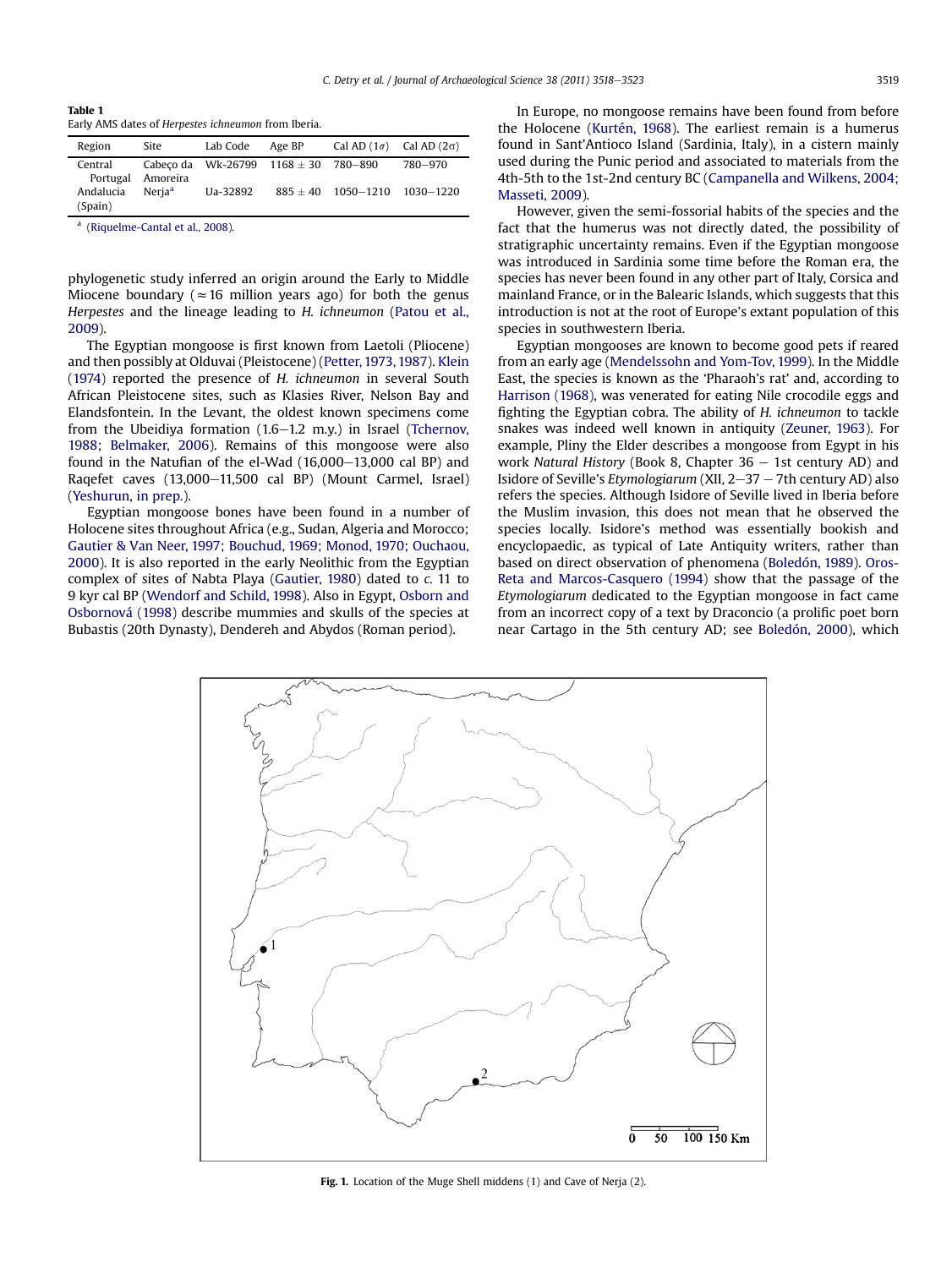

Fig. 2. Complete ulna from Herpestes ichneumon. On the left the archaeological remain from Cabeço da Amoreira and on the right the specimen from the comparative collection in IGESPAR Zooarchaeology lab (IGESPAR, Lisbon). Photo by JPRUAS.

originally does not even mention the species. Therefore, Isidore's reference cannot be considered reliable evidence for the presence of H. ichneumon in the Hispania of his time.

## 3. The Muge archaeological remains of Herpestes ichneumon

The remains described here come from the excavations of the very large Muge shell middens - a complex of open-air sites dated to the Mesolithic of the lower Tagus valley north of Lisbon, Portugal (Fig. 3). These sites were occupied since 8.000 cal BP ([Bicho et al.,](#page-5-0) [2010, in press](#page-5-0)) by hunter-gatherers that had no domestic animals except the dog ([Detry and Cardoso, 2010](#page-5-0)). The shell middens were discovered in 1863 and excavated in subsequent years by Carlos [Ribeiro \(1884\),](#page-5-0) and have been intermittently excavated since by several archaeologists (for a more detailed history of the excavations see [Cardoso and Rolão, 1999/2000\)](#page-5-0).

The mongoose remains all come from early excavations at Cabeço da Amoreira and Moita do Sebastião. The site of Cabeço da



Fig. 3. Location of the Muge shell middens individual sites. Adapted from [Gonçalves \(in press\).](#page-5-0)

<span id="page-2-0"></span>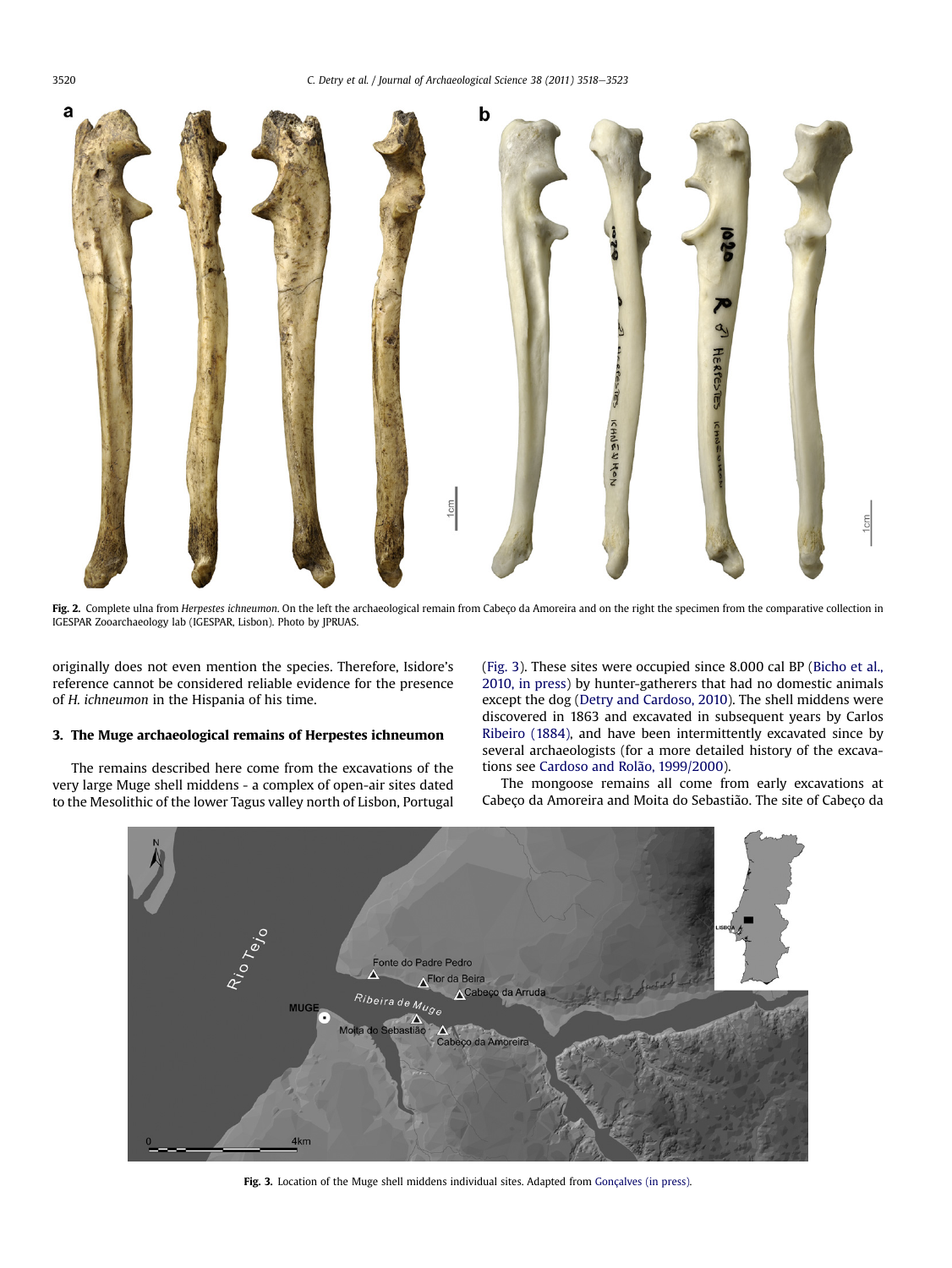Amoreira is a large shell midden, forming an oval with about 2000 square meters. The stratigraphy, with between 20 and 30 different shell layers depending on the area of the midden, reaches a height of just over 3 m. Recently, the whole sequence was AMS dated ([Bicho et al., in press](#page-5-0)), and it is now securely dated by 22 new dates to between c. 8000 and 7600 cal BP. Moita do Sebastião was partially destroyed and its top section was removed in the early 1950's for the construction of a rice processing plant. Although there is no clear description of the morphology of Moita do Sebastião, the plan view published by [Roche \(1972\),](#page-5-0) as well as older plans from 1880 [\(Jackes and Alvim, 2006](#page-5-0)), indicate that the shell layers originally spread over an area between 1500 and 2000 square meters. Also, by analogy with both Cabeço da Amoreira and another shell midden still existent in the area, Cabeço da Arruda, it is likely that Moita do Sebastião raised to a height of about 3 m.

After almost 150 years of excavations, with very little material analysis performed, [Detry \(2007\)](#page-5-0) studied some 20,000 animal remains from the Muge Mesolithic sites. Artiodactyls (red deer, roe deer, wild boar and aurochs), perissodactyls (horse), together with several thousands of estuarine bivalve shells, are very common in the faunal collections from the early excavations of the 19th and first half of the 20th century, housed in the Museu Geológico (Lisbon) and Museu Antropológico e Etnológico (Porto). A complete dog skeleton, the oldest found in Portugal [\(Detry and Cardoso,](#page-5-0) [2010\)](#page-5-0), and remains of red fox, badger, otter and Iberian lynx were also found. In most cases there was evidence for the human consumption of these animals [\(Detry, 2007](#page-5-0)).

Among the carnivore remains, four H. ichneumon bones were found: one cranium from Moita do Sebastião (Fig. 4), one pelvis (acetabulum), and two complete right ulnae (one of them dated to 780–970 cal AD: [Table 1,](#page-1-0) [Fig. 2](#page-2-0)) from Cabeço da Amoreira. The dated ulna, since it only weighed 2 g, was completely consumed by the AMS analysis. Therefore, given the destructive nature of sampling for C14 dating, we could not obtain permission to date the other three elements.

The ulnae and the pelvis, excavated by Mendes Corrêa in the 1930's, stratigraphic provenience is known, coming from the basal layer of Cabeço da Amoreira. The cranium comes from the excavations of J. Roche and O. V. Ferreira at Moita do Sebastião in the 1950's [\(Roche, 1972; Roche and Ferreira, 1967\)](#page-5-0). Excavations at Moita do Sebastião were only undertaken in the deepest layers (dated to c. 8000 Cal BP), as the overlying ones had been destroyed ([Roche, 1972\)](#page-5-0), and thus the skull was also found in the basal layers of the midden. None of the four mongoose remains had any evidence of burning or cut marks. Further, they showed no signs of calcrete ( $CaCo<sub>3</sub>$ ) on the surface of the bone, which is very typical of the remains coming from the Muge shell middens.

### 4. Discussion

People tamed and domesticated various species of carnivores through the ages and introduced some of them, such as cats, ferrets and mongooses, in several areas, particularly for pest control ([Zeuner, 1963](#page-5-0)). For instance, [Vigne et al. \(2004\)](#page-5-0) found a cat (Felis silvestris cf. lybica) burial in Shillourokambos, Cyprus, dated to



Fig. 4. Fragment of the cranium from Herpestes ichneumon found at Moita do Sebastião (on the left) and a recent specimen (on the right) from the comparative collection in IGESPAR Zooarchaeology lab (IGESPAR, Lisbon). Photo by JPRUAS.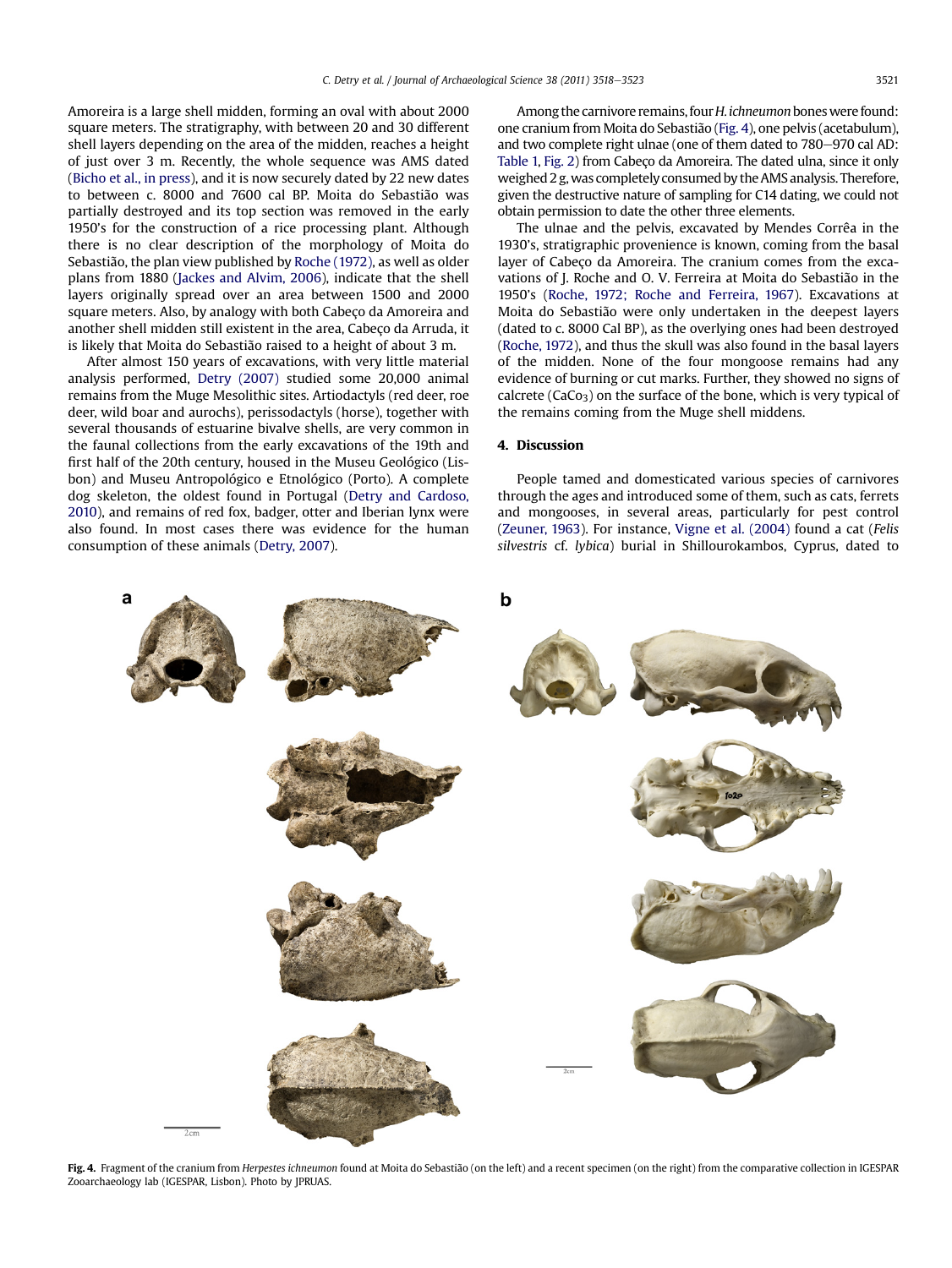$9.500-9.200$  years ago. Although it shows no signs of domestication, its deliberate burial associated with human remains suggests that it might have been tamed and introduced into the island. Ferrets (Mustela furo) are often used to hunt rabbits [\(Clutton-Brock, 1999\)](#page-5-0) and, in Africa and India, mongooses are tamed and kept inside the house to control rodents and reptiles [\(Burton,1859; Harrison, 1968\)](#page-5-0).

Small Asian Mongooses (Herpestes javanicus) were introduced into several Caribbean islands, Fiji and Hawaii, to control rats and snakes [\(Walker, 1975; Simberloff et al., 2000\)](#page-5-0). In each island, the mongooses were introduced in small numbers and rapidly established abundant populations [\(Simberloff et al., 2000\)](#page-5-0). Generally, they became pests because they prey upon a wide variety of birds and mammals [\(Walker, 1975](#page-5-0)). Similarly, [Riquelme-Cantal et al.](#page-5-0) [\(2008\)](#page-5-0) suggested that the Egyptian mongoose was probably introduced into Iberia as a domestic animal to help in the control of rodents and snakes in human settlements.

The dating results presented here support the hypothesis that the Egyptian mongoose was introduced into the Iberian Peninsula by Muslim immigrants from North Africa [\(Dobson, 1998; Riquelme-](#page-5-0)[Cantal et al., 2008\)](#page-5-0). The C14 dates (780–970 AD  $-$  2 $\sigma$ , see [Table 1\)](#page-1-0) correspond to the Córdoba Emirate and beginning of the Caliphate period. According to this timeframe and the distribution of the Egyptian mongoose in the most likely source areas (Maghreb and the eastern Mediterranean) for their introduction into Iberia, we discuss two possible explanations, which are not necessarily mutually exclusive, for how the species may have been brought to the Iberian Peninsula.

The first scenario, the "Arab/Oriental hypothesis" envisages that the mongoose could have been imported from the Levantine region controlled by the Umayyad dynasty, which ruled al-Andalus after 756. Among the many possible circumstances for the introduction, the species could have been transported with the invasion force that arrived in Iberia with the Arab governor Musa Ibn Nusayr in 712, during the rule of the Syrian general Balj ibn Bishr al-Qushayri in 742, or even later during the period of massive orientalization of al-Andalus starting in 822 with the ascent of Abd-ar-Rahman II to Emir of Córdoba and the arrival of the influent polymath Ziryab to his court.

However, there is no documentary evidence to support this hypothesis, which is unexpected if it were to be correct, given the detailed writings of the period, such as the book Muqtabis [\(Hayyan,](#page-5-0) [2001](#page-5-0)) that describe extensively Ziryab's work. Nor is the role of the Egyptian mongoose in Arab cultural and livelihood traditions mentioned in the several scientific and particularly agronomical writings of the 10th century al-Andalus. Also, although Arab scientists of the time showed no interest in writing about animals, the introduction of a species for the sole purpose of controlling pests would have been certainly recorded [\(Álvarez de Morales,1990, López](#page-5-0) [and López, 1990; Dozy and Pellat, 1961](#page-5-0)). Finally, a recent phylogeographic study using mitochondrial DNA [\(Gaubert et al., 2011](#page-5-0)) indicates that the Egyptian mongooses from the Levant are genetically more distant from the Iberian ones than the ones from the Maghreb.

The second explanation is the "Berber hypothesis". Following the Muslim conquest of Iberia (711 AD), many Berber immigrants came to the Peninsula. The range of estimated dates for the ulna coincides with this period of colonization, including the great Berber revolt of 740 AD against the governors of Córdoba, which allowed the Berbers to settle in areas further south than those that were initially assigned to them [\(Marques, 1993](#page-5-0)). The regions inhabited by the Berbers were primarily rural, while the main cities were essentially populated by Arab families. Although it is impossible, with the available data, to determine the exact date and agent of the introduction of the Egyptian mongoose in Iberia, it is more likely that it occurred within an agricultural rather than an urban setting.

According to [Tahiri \(2010\),](#page-5-0) Berber tribes like the Sanhaja, from the northern part of the Maghreb, were of particular importance in the occupation of rural parts of the Algarve (southern Portugal). Other areas of intense Berber occupation were the Tagus and Sado river estuaries, regions dominated by the tribe Masmuda ([De Felipe,](#page-5-0) [1997](#page-5-0)), which controlled not only rural areas but also some of the castles. The closest urban center to Muge was Santarém and the Tagus River and valley was a much-used thoroughfare for transport and commerce between Lisbon and this town, with Muge being an important harbor since Roman times in that route [\(Pimenta and](#page-5-0) [Mendes, 2008\)](#page-5-0). This area also has archaeological evidence of Islamic occupation at least since the 10th century AD from the site Horta do Cadaval (Gustavo Lopes, personal communication).

The Tagus valley was covered by extensive plains and was renowned for its agricultural fertility ([Conde, 2007](#page-5-0)), specially in the area were Muge is located, which the geographer Idrisi described as an alluvial flood plain dedicated to cereal production (ed. [Dozy and](#page-5-0) [De Goeje, 1866](#page-5-0)). The presence of the Egyptian mongoose in this area suggests an introduction in the early Islamic period as a way to control rodent pests in connection with the agricultural development of the region.

[Gaubert et al. \(2011\)](#page-5-0) suggested that the Egyptian mongoose crossed the Strait of Gibraltar and invaded the Iberian Peninsula by sweepstake dispersal in the Late Pleistocene. However, the fact is that the zooarchaeological evidence ([Riquelme-Cantal et al., 2008](#page-5-0); this study) does not support this hypothesis. Although, at this moment, we cannot rule out completely the hypothesis of an earlier arrival, it is certainly remarkable that the two available C14 dates for Iberian fossils of the species are both Medieval, in agreement with historical lines of evidence, and not from any earlier period within the wide time window stretching from the Late Pleistocene to the Middle Ages.

#### 5. Conclusion

The Egyptian mongoose remains from Muge and Nerja were recovered in much older deposits, respectively in Mesolithic and Chalcolithic horizons, than their true age. Their accurate dating was only possible through direct AMS analysis. Given the habit of the Egyptian mongoose to use burrows as resting sites ([Palomares and](#page-5-0) [Delibes, 1993\)](#page-5-0), it is not surprising to find remains coming from more recent contexts in older layers, as in the case of the Muge and Nerja specimens.

The Muge finds reinforce the conclusion of [Riquelme-Cantal](#page-5-0) [et al. \(2008\)](#page-5-0) that the Egyptian mongoose was introduced to the Iberian Peninsula by Muslims in Medieval times. However, the new AMS date for the Muge ulna places the introduction of the Egyptian mongoose in Iberia three centuries earlier than previously thought, in a timeframe that coincides with the Umayyad Emirate of Córdoba (756-929 AD). This fact suggests that, if not before, the mongoose was introduced during this phase of the Islamic occupation.

#### Acknowledgments

This work was funded by the Fundação para a Ciência e a Tecnologia (FCT-MCTES, Portugal) as part of the project: "The last hunter-gatherers of the Tagus valley: the Muge shell middens", PTDC/HAH/64185/2006. CD was funded by the FCT grant (SFRH/ BPD/43911/2008). CF acknowledges support from FCT-MCTES through the Ciência 2007 researcher fellowship C2007-UL-342- CBA1. We would like to thank Dr. Maria José Cunha and the Natural History Museum of the Faculty of Sciences of Porto, and Professor M. Magalhães Ramalho of the Geological Museum in Lisbon for providing access to collections under their care. Both Museums were very helpful in our study. We would also like to express our gratitude to the IGESPAR Zooarchaeology Laboratory in Lisbon by allowing us access to their comparative collection.